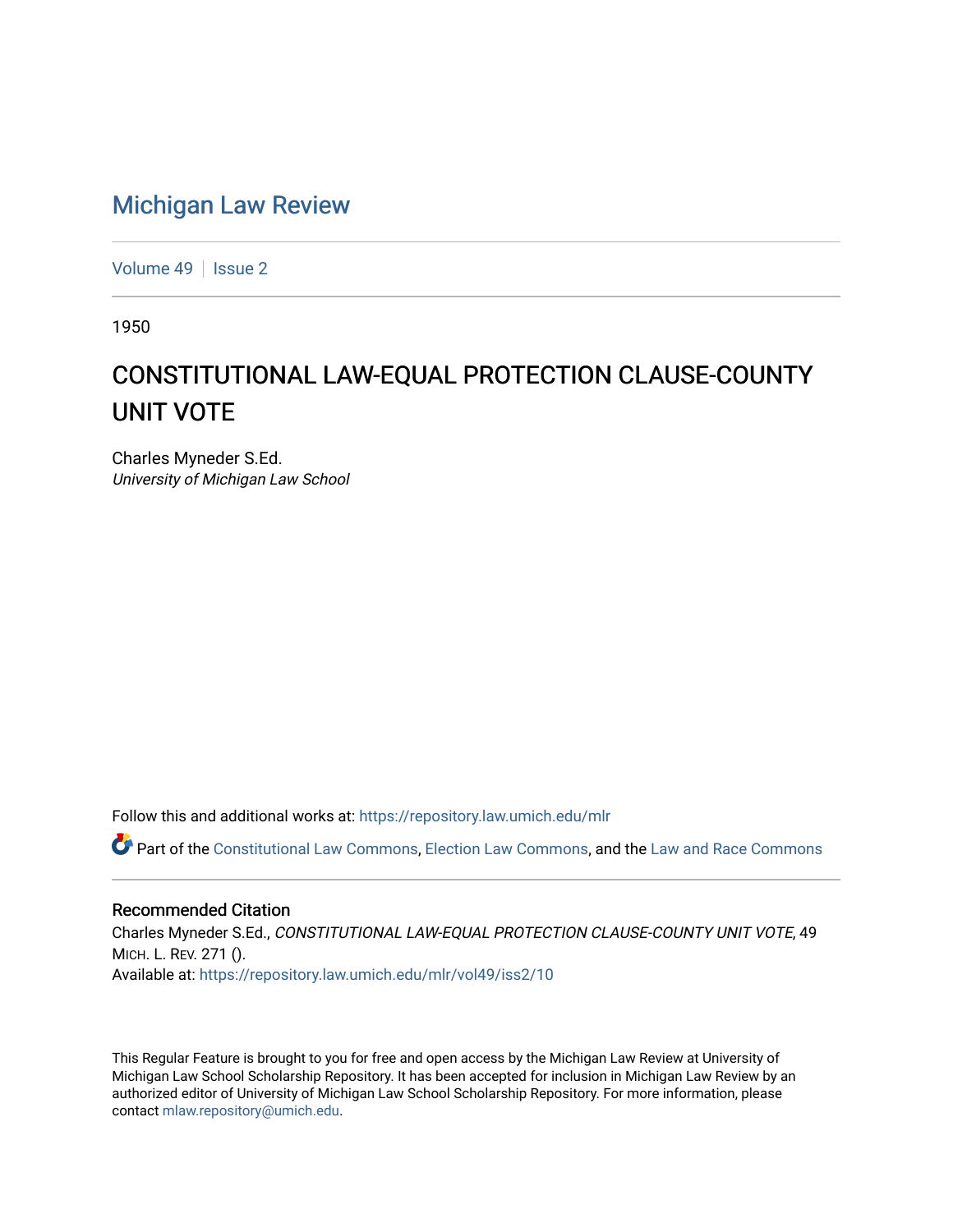CONSTITUTIONAL LAW-EQUAL PROTECTION CLAUSE-COUNTY UNIT VOTE-Plaintiffs brought an action against defendants, Chairman of the Georgia State Democratic Executive Committee and others, to restrain adherence to a state statute<sup>1</sup> providing that the County Unit Vote shall determine the outcome of a primary election. Under the statute each county is alloted a number of unit votes. The candidate receiving the highest popular vote in the county is awarded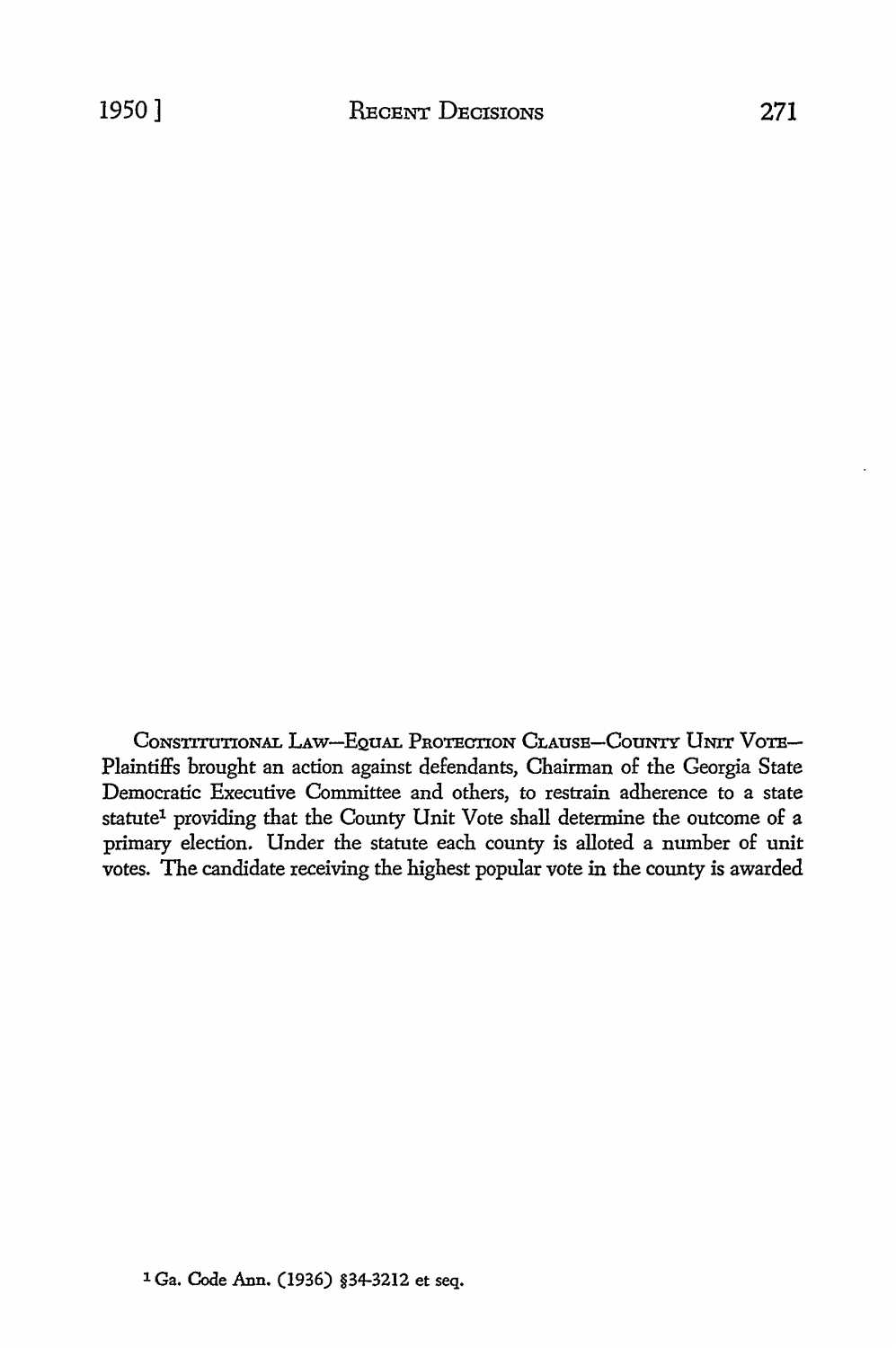the unit votes of that county. Plaintiffs, residents of the most populous county in the state, alleged that their votes had on an average but one-tenth the weight of those in the other counties in the state. From a judgment of the district court dismissing the petition, the plaintiffs appealed to the United States Supreme Court. In a per curiam opinion, *held,* affirmed, Justices Douglas and Black dissenting. Federal courts refuse to exercise their equity powers in cases posing political issues arising from a state's geographical distribution of electoral strength among its political subdivisions. *South v. Peters,* 339 U.S. 276, 70 S.Ct. 641 (1950).

The Georgia County Unit System of primary voting is a form of geographical discrimination which confers disproportionately greater political influence on voters in non-urban areas. In the extreme instance, the system so operates as to require 120 votes in one county in order to offset a single contrary vote in another.2 In the past the Court has shown little hesitancy in striking down state voting classifications designed to perpetuate the political ascendancy of one race over another.<sup>3</sup> But where, as in the principal case, the controversy has been one of sectional influence or representation, the attitude of the Court has been most cautious.<sup>4</sup>*Colegrove v. Green*5 was a suit to restrain state officials from proceeding to an election pursuant to a state law which marked out Congressional districts of grossly unequal population. There the dismissal of the complaint was affirmed on various grounds, including the doctrine of political questions, exclusive Congressional power to afford a remedy, and a want of equity. However, two years later in *MacDougall v. Green,6* where the plaintiffs sought to enjoin the enforcement of a state statute giving to voters in favored geographical areas a greater control over the initiation of new political parties, the Court entertained the case *on the merits-in* that respect running counter to its position in the *Colegrove* case-and ruled that the granting of preferred rights of initiative to thinly populated counties was allowable state policy in view of the greater practical opportunities available to urban counties in "exerting their political weight at the polls."7 In that case the Court relied on the example of the disproportionate representation in the United States Senate to substantiate its conclusion that it was error to suppose that "political power is a function exclusively of numbers.''8 Thus, the *MacDougall* case, in approving judicially a method of dis-

2 Principal case at 278.

<sup>8</sup>The cases are collected and discussed in "Negro Disenfranchisement-A Challenge to the Constitution," 47 Col. L. REv. 76 (1947), and comment, 15 UNIV. CHI. L. REV. 756 (1948).

<sup>4</sup>Although the County Unit System presents primarily an issue of sectional political influence, the racial aspect is also present. The dissenting justices noted that there is a heavy Negro population in urban centers and that only there have they been able to vote in important numbers. Principal case at 278.

5 328 U.S. 549, 66 S.Ct. 1198 (1946).

<sup>6</sup>335 U.S. 281, 69 S.Ct. 1 (1948).

<sup>7</sup>Id. at 284. The suggestion has been made that the Court presumably had reference to the organizational advantages available to party leaders in urban areas. For comment and criticism, see note in 16 Umv. Cm. L. REv. 499, 517 (1949).

8 MacDougall v. Green, supra note 6 at 283.